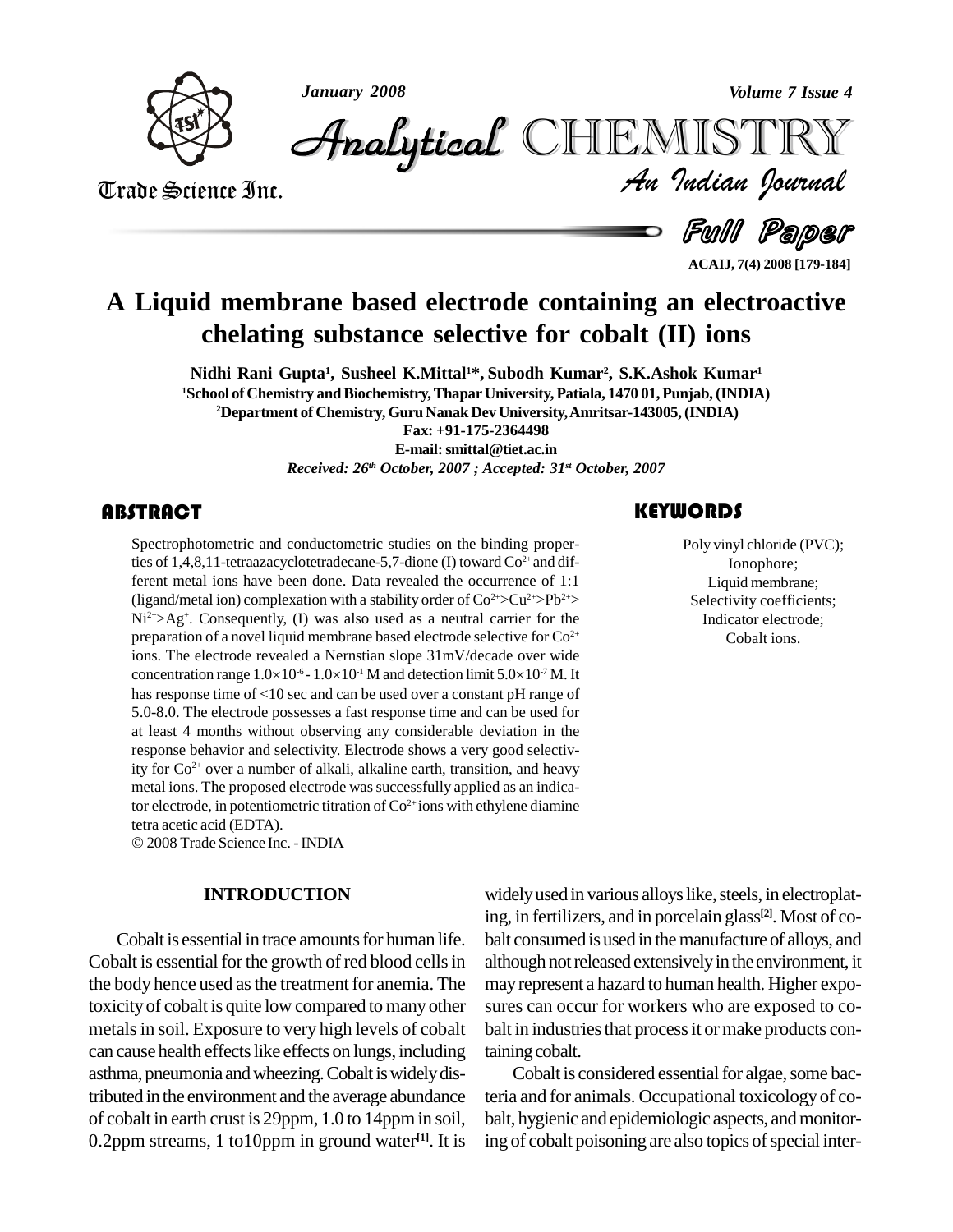|      | <b>TABLE 1: Optimization of membrane ingredient</b> |                                       |                      |                |             |                                        |                      |  |  |  |
|------|-----------------------------------------------------|---------------------------------------|----------------------|----------------|-------------|----------------------------------------|----------------------|--|--|--|
| S.no |                                                     | Components of the membrane( $\%$ w/w) |                      |                |             | <b>Working concentration</b>           | <b>Detection</b>     |  |  |  |
|      | (I)                                                 | <b>PVC</b>                            | Plasticizer(%)(NPOE) | Anion-excluder | (mV/decade) | range, $(M)$                           | limit(M)             |  |  |  |
|      |                                                     | 33                                    |                      |                |             |                                        |                      |  |  |  |
| 2    |                                                     | 33                                    | 67                   |                | 15          | $1 \times 10^{-3} - 1 \times 10^{-1}$  | $1 \times 10^{-3}$   |  |  |  |
| 3    |                                                     | 33                                    | 66                   |                | 31          | $1 \times 10^{-5} - 1 \times 10^{-1}$  | $1 \times 10^{-5}$   |  |  |  |
| 4    | $\overline{2}$                                      | 33                                    | 65                   |                | 32          | $1 \times 10^{-6} - 1 \times 10^{-1}$  | $5 \times 10^{-6}$   |  |  |  |
| 5    | 3                                                   | 33                                    | 64                   |                | 34          | $1 \times 10^{-6} - 1 \times 10^{-1}$  | $4 \times 10^{-6}$   |  |  |  |
| 6    | $\overline{4}$                                      | 33                                    | 63                   |                | 36          | $5 \times 10^{-6}$ -1×10 <sup>-1</sup> | $6.3 \times 10^{-6}$ |  |  |  |
|      | 5                                                   | 33                                    | 62                   |                | 35          | $1 \times 10^{-5} - 1 \times 10^{-1}$  | $4 \times 10^{-6}$   |  |  |  |
| 8    | 6                                                   | 33                                    | 61                   |                | $20\,$      | $1 \times 10^{-5} - 1 \times 10^{-1}$  | $5 \times 10^{-5}$   |  |  |  |
| 9    |                                                     | 33                                    | 60                   |                | 21          | $1 \times 10^{-5} - 1 \times 10^{-1}$  | $5 \times 10^{-5}$   |  |  |  |
| 10   |                                                     | 33                                    | (DOP)                |                | 14          | $1 \times 10^{-5} - 1 \times 10^{-1}$  | $1 \times 10^{-5}$   |  |  |  |
| 11   |                                                     | 33                                    | (BES)                |                | 23          | $5 \times 10^{-5} - 1 \times 10^{-1}$  | $1\times10^{-4}$     |  |  |  |
| 12   |                                                     | 33                                    | (DBP)                |                | 26          | $5 \times 10^{-5}$ -1×10 <sup>-1</sup> | $5 \times 10^{-5}$   |  |  |  |
| 13   |                                                     | 33                                    | 65.5                 | 0.5            | 31          | $5 \times 10^{-6}$ -1×10 <sup>-1</sup> | $5 \times 10^{-6}$   |  |  |  |
| 14   |                                                     | 33                                    | 65                   | 1.0            | 30          | $1 \times 10^{-6} - 1 \times 10^{-1}$  | $5 \times 10^{-7}$   |  |  |  |
| 15   |                                                     | 33                                    | 64.5                 | 1.5            | 22          | $1 \times 10^{-5} - 1 \times 10^{-1}$  | $5 \times 10^{-5}$   |  |  |  |
| 16   |                                                     | 33                                    | 64                   | 2.0            | 18          | $5 \times 10^{-5}$ -1×10 <sup>-1</sup> | $5 \times 10^{-5}$   |  |  |  |





**Figure 1: 1,4,8,11-tetraazacyclotetradecane-5,7-dione**

est.Cobalt is ametal withmarked allergenic potential. Asthma, interstitial lung disease and combined asthma and alveolitis have been described as occupational health hazards. Ethylene diamine tetra acetic acid(EDTA), diethylene triamine pentaacetic acid(DTPA), and N-acetyl-L-cysteine have beensuggested as possible anti dotes in cobalt intoxication<sup>[3]</sup>. Because of increased use dione of  $Co^{2+}$  and its hazardous effects on plants and humans study its determination in the environment is important.

analysis or too much expensive for most analytical laboratories. The available methods of the low level determination of  $Co^{2+}$  ions in solution include inductively coupled phore s plasma mass spectroscopy(ICP-MS), inductively coupled plasma atomic emission spectroscopy(ICP- AES), isotope dilution mass spectrometer, and neutron activation analysis, etc are also used **[4-8]**. These meth ods are either time consuming involving multiple sample

*Indian*<br> **I**ndian of<br> **IISTRY**<br> *I*ndian *Iourual* Potentiometric ion selective electrode are known to many metal ions and low cost tool for the selective, sensitive and rapid determination of a vast variety of

analytes in different fields of application<sup>[9-17]</sup>. This has led to an increasing interest in the development of the sensors for several ionic species, increasing the number of available electrodes and microelectrodes over the last few years **[18-21]**. The following neutral carrier type ISEs have been used for  $Co^{2+}$  determination such as Singh et al., **[18]** reported 2,3,4-pyridine-1,3,5,8,11,14 hexaazacyclohexadeca-2-ene and 5-amino-3 methylisothiazole, Gupta et al.<sup>[19,20]</sup> N,N'-bis e-1,3,5,8,11,14-<br>nd 5-amino-3-<br><sup>[19,20]</sup> N,N'-bis (salicylidene)-3,4-diaminotoluene and Mashhadizadeh et al., **[21]**2-mercapto-4-methylphenyl-2-benzamido-3 phenyl-thiopropenoate and Shamsipur et al.<sup>[22]</sup> reported 9-t-Butyl-3,9,15,21-tetraaza-4,5,13,14-dibenzo-6,12 dioxabicycl0[15.3.1] herucosa-1(2),17,19-triene-2,16 dione as a neutral carries for cobalt ion. The aim of this study isthe design of a highly sensitive and selective membrane electrode for Co<sup>2+</sup> determination. To achieve this aimwe have used the commercial available iono phore shown in figure 1. Although this ionophore is not new but its application as an electroactive material in the ion selective electrode for  $Co^{2+}$  ions is the current study. To the best of our knowledge no one has re ported such study based on this compound.

#### **EXPERIMENTAL**

#### **Reagents and apparatus**

The ionophore(I), 1,4,8,11-tetraazacyclotetradecane -5,7-dione was purchased fromFluka(Buchs, Switzer-

CHEMISTRY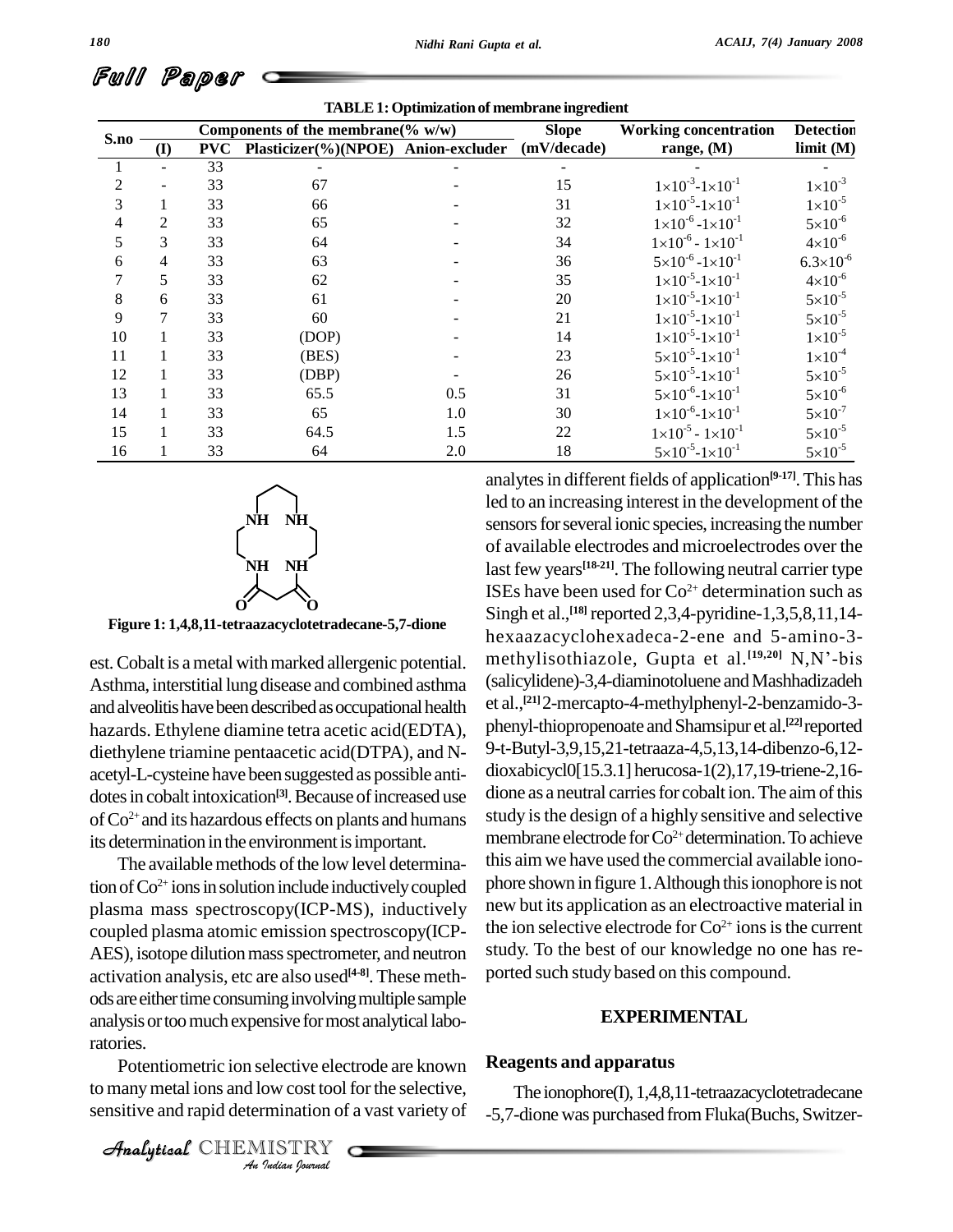land, puriss grade). Reagent grade dioctyl phthalate (DOP), bis-2-ethyl sebacate(BES), dibutyl phthalate (DBP), 2-nitrophenyl octyl ether(2-NPOE), potassium tetraphenylborate(KTClPB), high relative molecular weight PVC and all the metal salts were purchased from Aldrich Chemical Company, USA. All solvents used in investigations were of analytical reagent grade. Aqueoussaltsolutions were prepared bydissolving the ap propriate salt in double distilled water. Potentials were measured with digital potentiometer EQ-602 Equiptronics(accuracy, 0.001V, INDIA).

pH measurements were carried out on an ISFET pH meter(Shindengen,Japan).

#### **Electrode preparation**

The general procedure<sup>[23]</sup> was used to prepare the  $\frac{1}{1}$ liquid membrane. A 200mg of a mixture containing(I), plasticizer and PVC(as given inTABLE 1) in 2-3mL of THF mix thoroughly and poured in a glassring of 30mmdiameter placed on a pyrex glass plate.The sol vent was then evaporated slowly at room temperature. The membrane was then removed from the glass ring and circular pieces of 1.25cm diameter were cut and mounted on a Pyrex glass tubes with suitable adhesive and conditioned from both side with  $Co^{2+}$  solution of  $\Box$ nitrate salt(0.1 M) for 24 hours. A silver/silver chloride electrode was used as the internal reference electrode.

#### **EMF measurements**

All potential measurements with the polymeric membrane were carried out at room temperature (25  $\pm$  $0.1\textdegree$ C) in stirred solutions with the following cell as-<br>bilit sembly;

 $\mathbf{Ag/AgCl}, \mathbf{Cl}_{\mathsf{(sadd.)}}$  // internal sol. /membrane/ test solution//  $\phantom{zz}$  sa **Cl - (satd.), AgCl/Ag**

The performance of each electrode was investigated ( $1 \times 10^{-3}$ <br>by measuring its potential in cobalt nitrate solutions pre-<br>pared in the range of  $1 \times 10^{-1}$  M to  $1 \times 10^{-9}$  M by serial and sha by measuring its potential in cobalt nitrate solutions prepared in the range of  $1\times10^{-1}$  M to  $1\times10^{-9}$  M by serial  $dilution of the  $0.1M$  stock solution. The solutions were$ stirred throughout the experiment and potential readings were recorded when they reached steady state values. The data were plotted as observed EMF ver sus the logarithm of the  $Co^{2+}$  activity. The activities were perim calculated from the Debye-Huckel equation<sup>[24]</sup>. The re- curi sponse time of the electrodes were obtained bymea suring the time required to achieve a steady state po-

tential (within  $\pm 1$ mV) when the electrodes were immersed in  $Co^{2+}$  solutions of different concentrations under stirring.

#### **RESULTSAND DISCUSSION**

#### **Investigation of complexation**

Three different experiments have done to monitor interaction between metal ion and neutral molecule as well as their complexation. Due to rigid structure of 14membered dioxo-cyclam derivative (I) and presence of four nitrogen atoms in the cavity, macrocyclic diamide seemed to be selective for soft transition and heavy metal ions. Thus before preceding any potentiometric studies, spectro-photometric and conductometric studies have been done to determine the complexation be havior of the metal/ligand system. In this context the picrate extraction studies show maximum ligand complexation with  $Co^{2+}$  ions  $(Co^{2+} > Cu^{2+} > Pb^{2+} > Ni^{2+} > Ag^+).$  $Log K<sub>r</sub>$  values obtained by conductometric method also confirm this trend of complexation.

periments have shown that no picrate extraction oc-*Intage of ex-<br>19% respec-<br>IISTRY<br><i>Indian hournal* In order to estimate the complex stoichiometry the mole ratio method was applied<sup>[25]</sup>. A series of solution<br>were prepared with a constant concentration/ volume<br>of Co<sup>2+</sup>(1×10<sup>-3</sup>M) and variable concentration of ligand. were prepared with a constant concentration/ volume of Co<sup>2+</sup>(1×10<sup>-3</sup>M) and variable concentration of ligand.<br>The curve of UV absorbance change vs ligand/metal<br>ion ratio at ligand concentration 1×10<sup>-3</sup>M has plotted The curve of UV absorbance change vs ligand/metal ion ratio at ligand concentration  $1 \times 10^{-3}$ M has plotted which confirms the  $1:1$  complexation ratio. The trend of this curve(after 1:1, a continuous increase of the absorbance of the complex with increasing ligand con centration) also indicates that a complex of lower stability formed. The stability of complex between the complex and metal ion should be intermediate not neces sarily the highest one. Further, picrate extraction were done by taking a DCM solution 5mL of ligand sarily the highest one. Further, picrate extraction were<br>done by taking a DCM solution 5mL of ligand<br> $(1\times10^{-3}M)$  and 5mL aqueous solution containing  $(1\times$ 10 -3M) metal picrate were placed in a stoppered flask and shaken for around 1 hour<sup>[26]</sup> at  $25^{\circ}$ C $\pm$ 1<sup>°</sup>C the re- $(1\times10^{-3}M)$  and 5mL aqueous solution containing  $(1\times10^{-3}M)$ sulting mixture were allowed to stand for over night to complete the phase separation. The concentration of picrate ion remaining in the aqueous phase wasthen determined by spectrophotometer at 355nm. Blank excurred in the absence of ligand. The percentage of extraction  $Co^{2+}$  and  $Cu^{2+}$  ions are 93% and 69% respectively by picrate extraction.

CHEMISTRY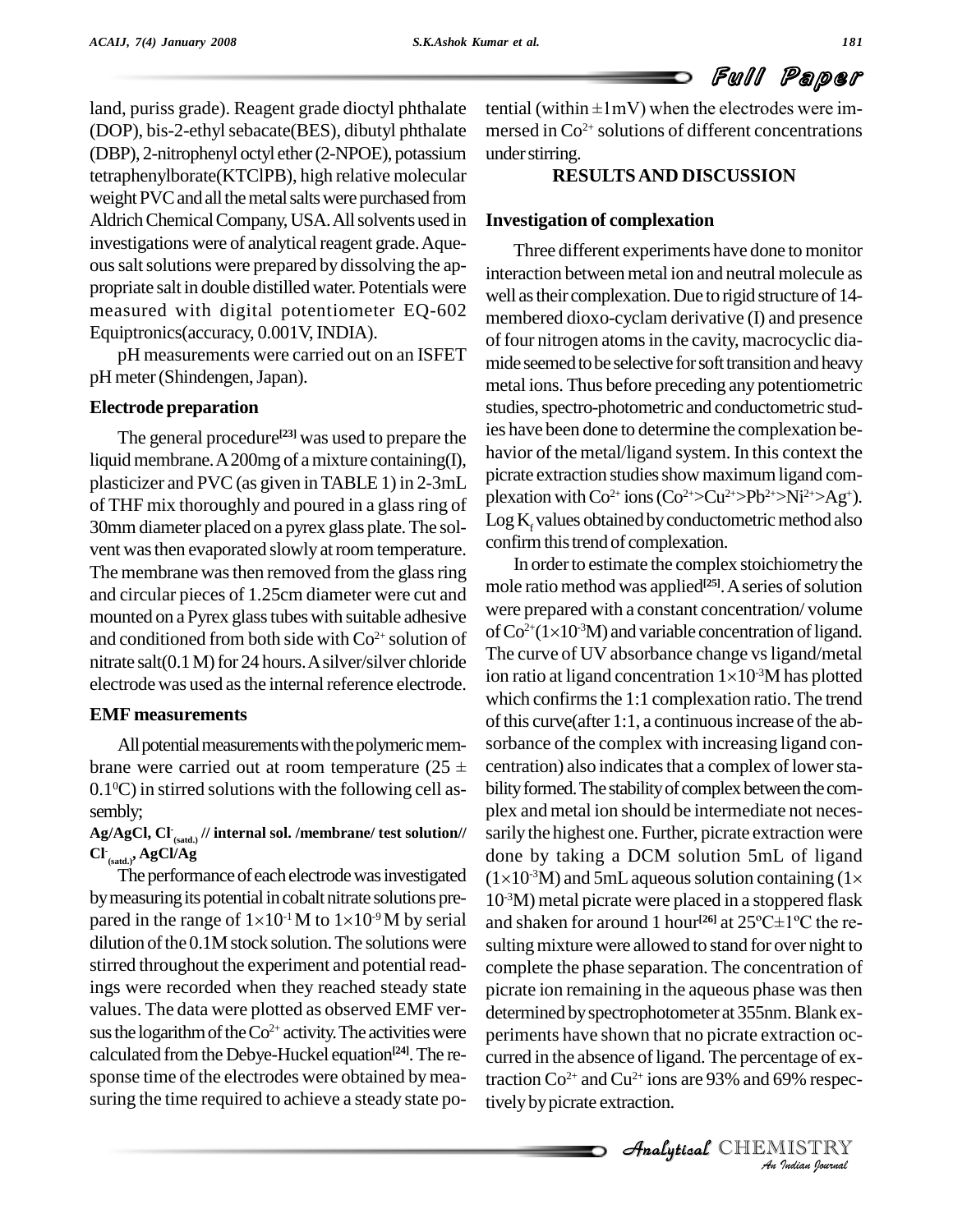# Full Paper

#### **Calibration curve**

In order to get much suitable  $Co^{2+}$ ion selective elec-**Canbration curve**<br>In order to get much suitable  $Co^{2+}$ ion selective electrode after proper conditioning in a  $1.0\times10^{-1}$  M solution of Co 2+ each electrode was examined potentio metrically. It is well understood that the sensitivity, linearity, and selectivity obtained for a given ionophore depend significantly on the membrane composition and nature and amount of additive used. Figure 2 shows the calibration curve, which was plotted using the data obtained by the potential measurements using solutions having different concentration of  $Co^{2+}$  varying from tained by the potential measure<br>having different concentration  $1.0\times10^{5}$  to  $1.0\times10^{10}$ . From <sup>-9</sup> to  $1.0\times10$ <sup>-1</sup>M. From the TABLE 1, it is clear that the electrode containing PVC, (I), plastisizer and liphophilic additive in the ratio of 33: 1: 65: 1, exhibits good response characteristics in terms of slope, detection limit, working concentration range and response time. Electrode no.14, TABLE 1 shows reproducible response in terms of Nernstian response slope 30mV/ decade ( $\pm$ 0.5mV standard deviation for 5 sets of measurements) in the concentration range  $1.0\times10^{-5}$  to  $1.0\times10^{-1}$ M of Co<sup>2+</sup> with a detection limit of  $5.0\times10^{-7}$ M response in terms of Nernstian response slope  $30 \text{mV}$ <br>decade ( $\pm 0.5 \text{mV}$  standard deviation for 5 sets of mea-<br>surements) in the concentration range  $1.0 \times 10^{-5}$  to  $^{-1}$ M of Co<sup>2+</sup> with a detection limit of  $5.0 \times 10^{-7}$ M Standard deviation for 5 sets of mea-<br>the concentration range  $1.0\times10^{5}$  to<br><sup>2+</sup> with a detection limit of  $5.0\times10^{7}$ M surements) in the concentration range  $1.0 \times 10^{-1}$ M of Co<sup>2+</sup> with a detection limit of and a response time of ~15 seconds.

#### **3. Effect of membrane solvent and lipophilic additive**

potential responses. It should be noted that the nature  $\overrightarrow{As}$  it i *Indian Journal*<br>*Indian*<br>*Indian*<br>*I*ISTRY<br>*Indian Journal*  $\frac{A_S}{A_S}$  of the plasticizer affects not only the dielectric constant Any membrane electrode, based on principle of concentration cell imparts some potential. But to enhance their electrode characteristics membrane solvent plays a very important role. Thus taking different aspects of plasticizer into the consideration the amount of plastisizer were optimized. The potentiometric response of the membrane ion-selective electrodes based on neutral ionophores is greatly influenced by the polarity of the membrane medium, which is defined by the dielectric constants of the major membrane components **[28-31]**. The influence of the nature of plasticizer on the  $Co<sup>2+</sup>$  response was studied on electrodes containing Effect three types of plasticizers having different dielectric constants, namely, DBP, DOPand O-NPOE.Asshown in TABLE 1, O-NPOE with the highest dielectric con stant in the series resulted in the best sensitivity of the  $HNO<sub>2</sub>$  and  $0.1N$  NaOH solutions as per requirement. of membrane phase but also the mobility of ionophore which molecules and the state of the ligands<sup>[27-31]</sup>.

The use of lipophilic additives as membrane con-

**Analytical** CHEMISTRY



**Figure 2: Calibration curve of Co<sup>2+</sup> ISE** 



stituents also significantly influences the performance characteristics of amembrane electrode **[32-36]**.It is clear from theTABLE 1, the membrane electrode incorporating KTClPB as liphophillic additive improve the sensitivity of the  $Co^{2+}$  electrode considerably (interms of detection limit). As is obvious from TABLE 1, electrode no.  $14$  with a PVC: (I): NPOE: KTClPB percent ratio of 33:1:65:1 resulted in Nernstian behavior of the membrane electrode over a wide concentration range.

#### **Effect of pH**

The influence of pH on the electrode responsewas **EITECT OF PH**<br>The influence of pH on the electrode response was<br>studied at two different concentrations  $1\times10^{2}M$  and The influer<br>studied at two<br> $1\times10^{3}M\text{Co}^{2+}\text{i}$  $\rm ^3M$  Co<sup>2+</sup>ion solution. pH was adjusted with 0.1N As it is seen from figure 3, the potential response remains constant between the pH range 5.0-8.0 beyond which the potential changed considerably.At pH below this range, the emf gets altered probably due to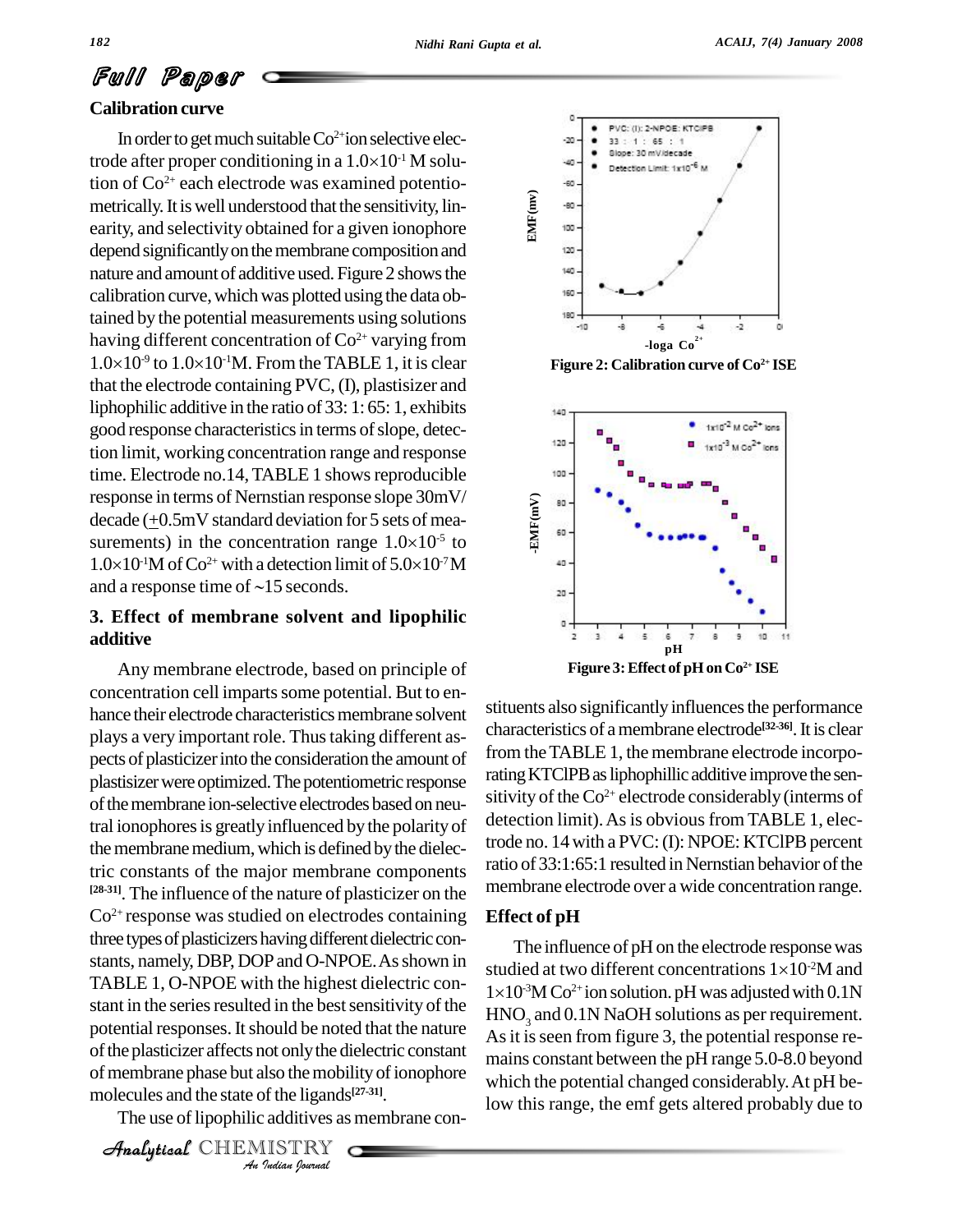# Full Paper

| Interfering ions (B)                                                       | FIM    | <b>MPM</b> |
|----------------------------------------------------------------------------|--------|------------|
| $Na+$                                                                      | $-2.1$ | $-2.0$     |
| $K^+$                                                                      | $-1.9$ | $-2.0$     |
| $\begin{array}{c}\n\mathbf{Mg}^{2+}_{2+} \\ \mathbf{Ca}^{2+}\n\end{array}$ | $-2.0$ | $-2.1$     |
|                                                                            | $-2.1$ | $-2.2$     |
| $Sr^{2+}$                                                                  | $-2.2$ | $-2.2$     |
| $Pb^{2+}$                                                                  | $-2.3$ | $-2.4$     |
| $Cu2+$                                                                     | $-2.1$ | $-2.2$     |
| $Ni2+$                                                                     | $-2.1$ | $-2.2$     |
| $Zn^{2+}$                                                                  | $-2.0$ | $-2.3$     |
| $Cd^{2+}$                                                                  | $-2.0$ | $-2.2$     |
| $\begin{array}{c}\n\text{Hg}^{2+}_{3+} \\ \text{Fe}^{3+}\n\end{array}$     | $-2.1$ | $-2.2$     |
|                                                                            | $-2.2$ | $-2.2$     |

**TABLE 2: Potentiometric selectivity coefficientsfor interfering ionsbyFIMandMPM**

|  | <b>TABLE 3: Electrode response in mixed solvent media</b> | or |
|--|-----------------------------------------------------------|----|
|--|-----------------------------------------------------------|----|

| Non-aqueous<br>medium | Percentage<br>(V/V) | <b>Slope</b><br>(mV/decade) | <b>Detection</b><br>limit(M) |
|-----------------------|---------------------|-----------------------------|------------------------------|
| Water                 |                     | 31.0                        | $5.0 \times 10^{-7}$         |
|                       | 10:90               | 30.0                        | $3.0\times10^{-6}$           |
| Methanol: water       | 20:80               | 31.0                        | $1.9\times10^{-5}$           |
|                       | 30:70               | 33.0                        | $3.4 \times 10^{-5}$         |
|                       | 40:80               | 37.0                        | $7.9\times10^{-5}$           |
|                       | 10:90               | 31.5                        | $6.3\times10^{-6}$           |
|                       | 20:80               | 32                          | $3.1 \times 10^{-5}$         |
| Acetone: water        | 30:70               | 31                          | $5.0 \times 10^{-5}$         |
|                       | 40:60               | 35                          | $7.9\times10^{-5}$           |
|                       | 10:90               | 30                          | $1.0\times10^{-5}$           |
|                       | 20:80               | 31.5                        | $3.1 \times 10^{-5}$         |
| Acetonitril: water    | 30:70               | 33                          | $5.0\times10^{-5}$           |
|                       | 40:60               | 36                          | $8.0 \times 10^{-5}$         |



**Figure 4: Potentiometric titration of Co 2+ ionswithEDTA**

interference of H<sup>+</sup> ions and above this pH range due to  $\frac{1}{\text{velocity}}$ formation of some hydroxyl complexes of  $Co^{2+}$  in solution.

#### **Potentiometric selectivity coefficients**

The effect of metal ions other than targeted one on

the response behavior of the electrode is measured in terms of potentiometric selectivity coefficients. In this  $\frac{\text{Interfering ions (B)} }{\text{FIM}}$  **MPM** work the selectivity coefficients were determined by fixed interference(FIM) and matched potential (MPM) methods **[37,38]**.The results are summarized inTABLE 2. It is clear from the TABLE 2, the selectivity coefficients obtained by both methods are in close agree ments.Asseen from the TABLE the negative sign of each value implies the more selectiveness of electrode for primary metal ion in the presence of other interfering ions in the solution. TABLE 2 shows that, for all divalent ions used, the selectivity coefficients are in the order of  $10<sup>2</sup>$  or smaller, indicating that they would not significantly disturb the functioning of the  $Co^{2+}$  ion se-Detection<br>lective electrode.

### **Effect of mixed solvent medium** -7

The working nature of the electrode was also studied in partially non-aqueous medium using methanolwater, acetone-water and acetonitrile-water mixtures.  $\frac{1}{2}$  The membrane showed satisfactory response to Co<sup>2+</sup> ions in partially non-aqueous medium containing upto 30% (V/V) non-aqueous content. The results are -5 summerised inTABLE3.The bestresults are observed -5  $-5$  at 30% non-aqueous medium. -5  $-5$   $-11$ 

#### **Analytical applications** -5

#### **1. Potentiometric titration withEDTA**

The electrode was used as an indicator electrode in the potentiometric titration of  $\rm{Co^{2+}}$  solution. 30mL of The electrode was used as an indicator electrode<br>in the potentiometric titration of  $Co^{2+}$  solution. 30mL of<br> $1.0\times10^{-2}$  M  $Co^{2+}$  solution was titrated against  $1.0\times10^{-1}$  $^{-2}$  M Co<sup>2+</sup> solution was titrated against  $1.0\times10^{11}$ M EDTA solution (Figure 4) at a pH 5-8. A very good inflection point, corresponds to  $Co^{2+}$ -EDTA stoichiometrywas observed which showsthat this electrode can be used as an indicator electrode for the determination ofCo 2+ potentiometrically.

#### **2. Concluding remarks**

to reported electrodes. The electrode based on 1,4,8,11-tetraazacyclotetra decane-5,7-dione (I) shows excellent response towards Co 2+ in terms of measuring range, detection limit and selectivity coefficient of interfering ions in comparison